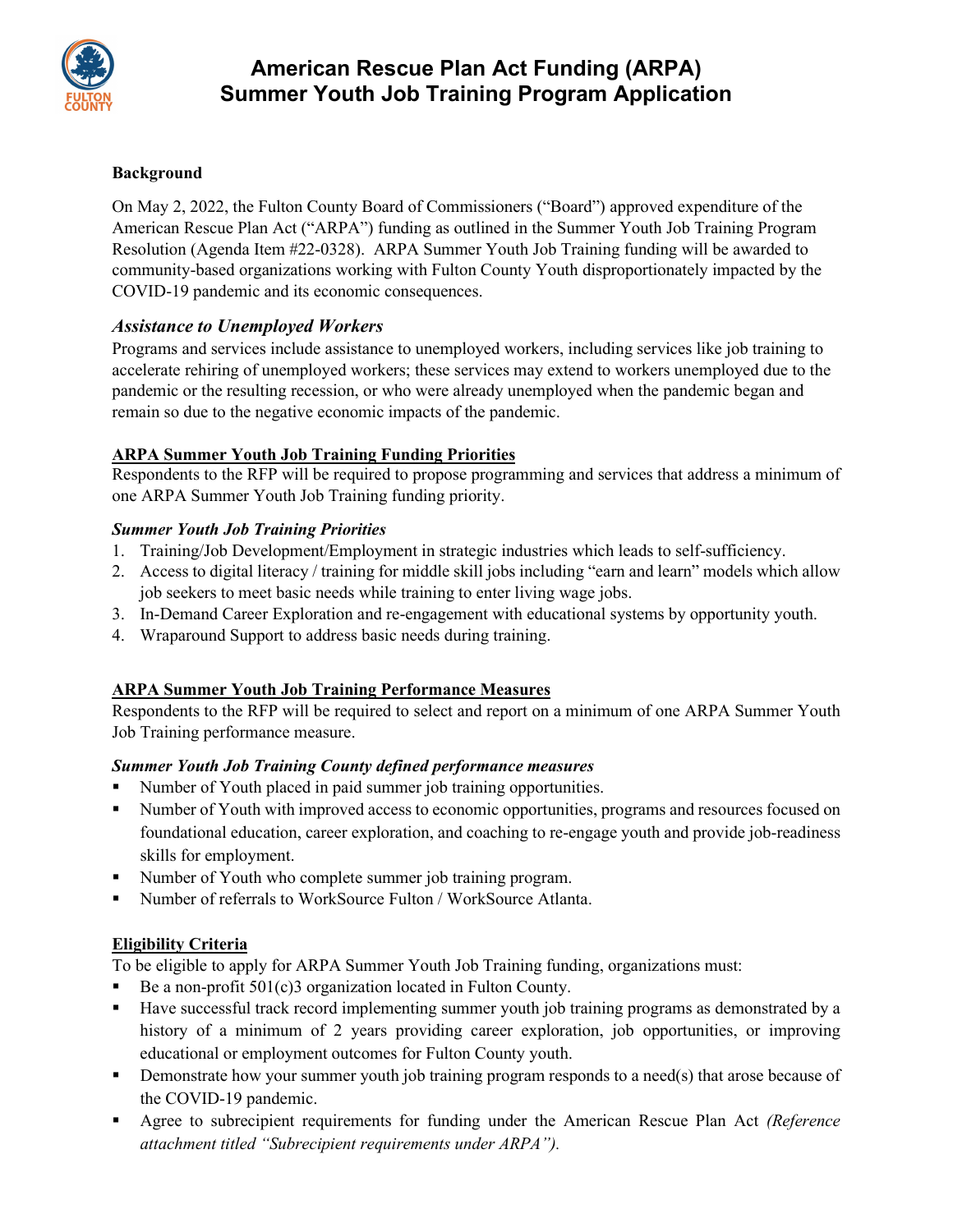

# **Operational Specifications:**

- All contracts will operate from May 1, 2022 August 31, 2022.
- The maximum amount of funds allowed for administrative purposes is 5%.
- Funding must be used to support Fulton County Youth 16-24.
- The minimum stipend must be no less than \$15/Hour for a minimum of 100 hours during the contract period.
- Agency must be able to report the Fulton County Commission District in which all program participants reside.
- Programs and services targeting "high risk" area(s) within Fulton County will receive priority points *(i.e., communities or areas within Fulton County that yield low educational, economic, and social outcomes).* Demonstrated by response to application question #4, inclusive of statistics to support that the area is "high risk".
- The proposed project must take place in a facility that is accessible under Americans with Disabilities Act (ADA) guidelines. For more information or technical assistance, call the Fulton County Office of Diversity and Civil Rights Compliance (DCRC), 404-612-7390.
- Vendors that are awarded CSP funding will be required to submit a current Certificate of Insurance (COI) complying with the Fulton County Insurance and Risk Management Provisions.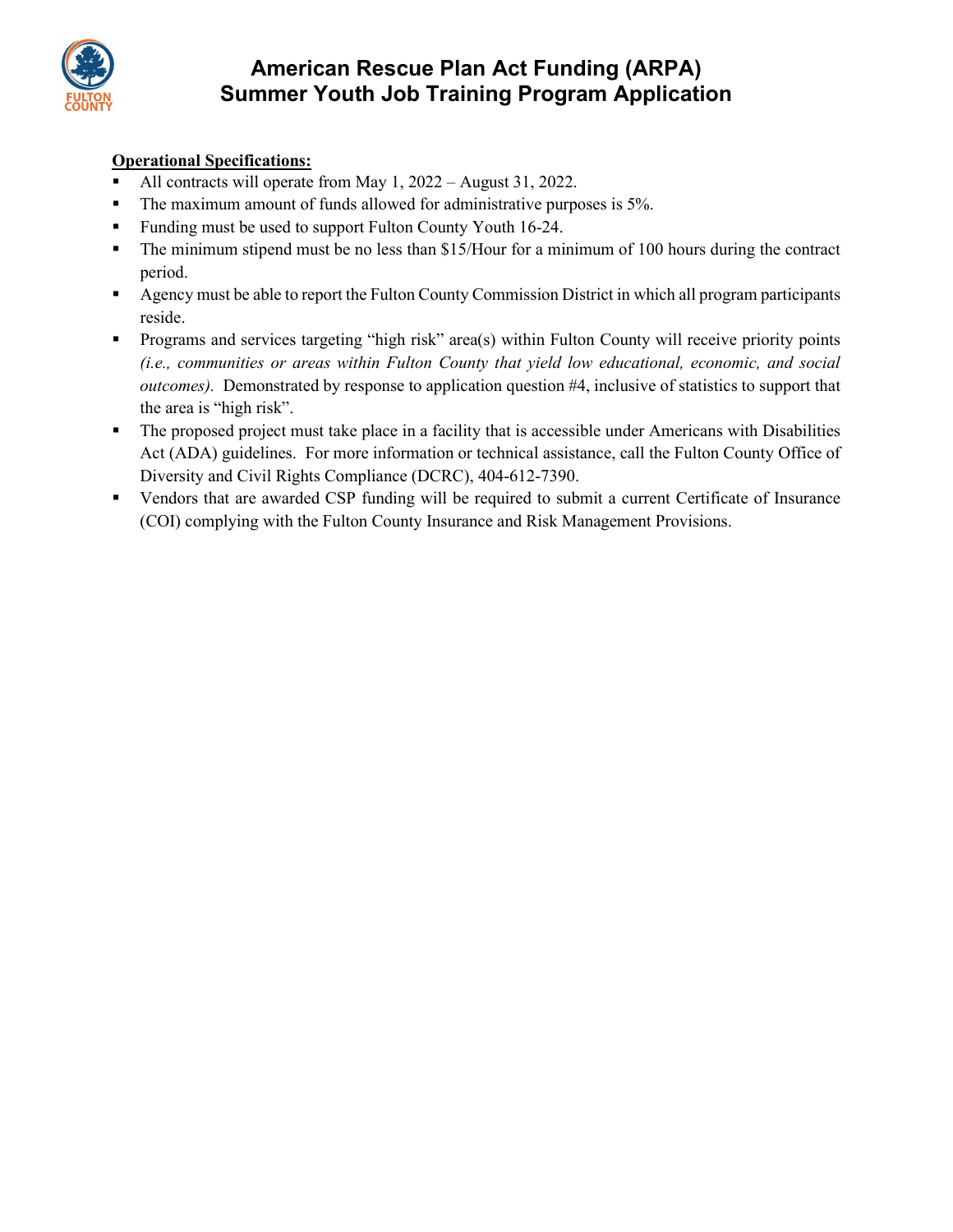

## **Organization Information**

## Federal Tax ID

Unique Entity ID (SAM) *(formerly DUNS#)* New entities can get their Unique Entity ID at SAM.gov

## Organization Name

Organization's mailing address (headquarters, phone, URL)

Is your organization a registered 501c3 with the Georgia Secretary of State?

Describe the purpose of your agency and the services that your agency provides.

### **Contact Information**

Contact information for the person who is authorized to sign legal documents on behalf of the organization-name, title, telephone number, email

### **ARPA Summer Youth Job Training Priority(ies) and Performance Measure(s) to be addressed**

Select the ARPA Summer Youth Job Training Priority(ies) and Performance Measure(s) that will be addressed from the priority list identified above.

### **Description of ARPA Summer Youth Job Training activities**

- 1. Provide a description of your organization's Summer Youth Job Training program
- 2. Describe the specific activities and services that your summer youth job training program will provide to respond to a need(s) that arose because of the COVID-19 pandemic
- 3. State the total number of Fulton County youth ages 16-24 projected to be served with ARPA funding during the contract period May 1, 2022 – August 31, 2022.
- 4. Define the population to be served, and geographic location. (*Programs and services targeting "high risk" area(s) within Fulton County will receive priority points)*
- 5. State the amount of ARPA funding that your agency is requesting to support the summer youth job training program (May 1, 2022- August 31, 2022).

| <b>Cost Category</b>                                                                                                                                                                                                                                                                                                                                                                                                                                                                                                                                 | <b>Amount of APRA Funding</b><br><b>Request by Cost Category</b> |
|------------------------------------------------------------------------------------------------------------------------------------------------------------------------------------------------------------------------------------------------------------------------------------------------------------------------------------------------------------------------------------------------------------------------------------------------------------------------------------------------------------------------------------------------------|------------------------------------------------------------------|
| Administrative (5% Admin max of funds awarded.)<br>Funds that are spent on Executive/Management Staff and Administrative Support Staff salaries, salary<br>fringe and benefits ONLY. (Note: Not more than 5% of grant award can be used for administrative<br>costs. Includes direct and indirect charges for administration of the grant)                                                                                                                                                                                                           | D                                                                |
| <b>Direct Services</b><br>Funds utilized to provide services directly to agency/program participants such as payments made on<br>behalf of participants for Job Training, Stipends, transportation (gas, parking, participant's public<br>transportation costs, etc.) scholarships and day care vouchers, salaries and fringe benefits for direct<br>service personnel (Case Managers, Educators, Subcontractors, etc.), program supplies<br>(educational/instructional materials, paper, pencils, markers, etc.) directly consumed by participants. | D                                                                |
| <b>Total</b>                                                                                                                                                                                                                                                                                                                                                                                                                                                                                                                                         |                                                                  |

6. Provide additional details on how you plan to spend the requested ARPA funding in the Administrative, Operational, and Direct Services cost categories.